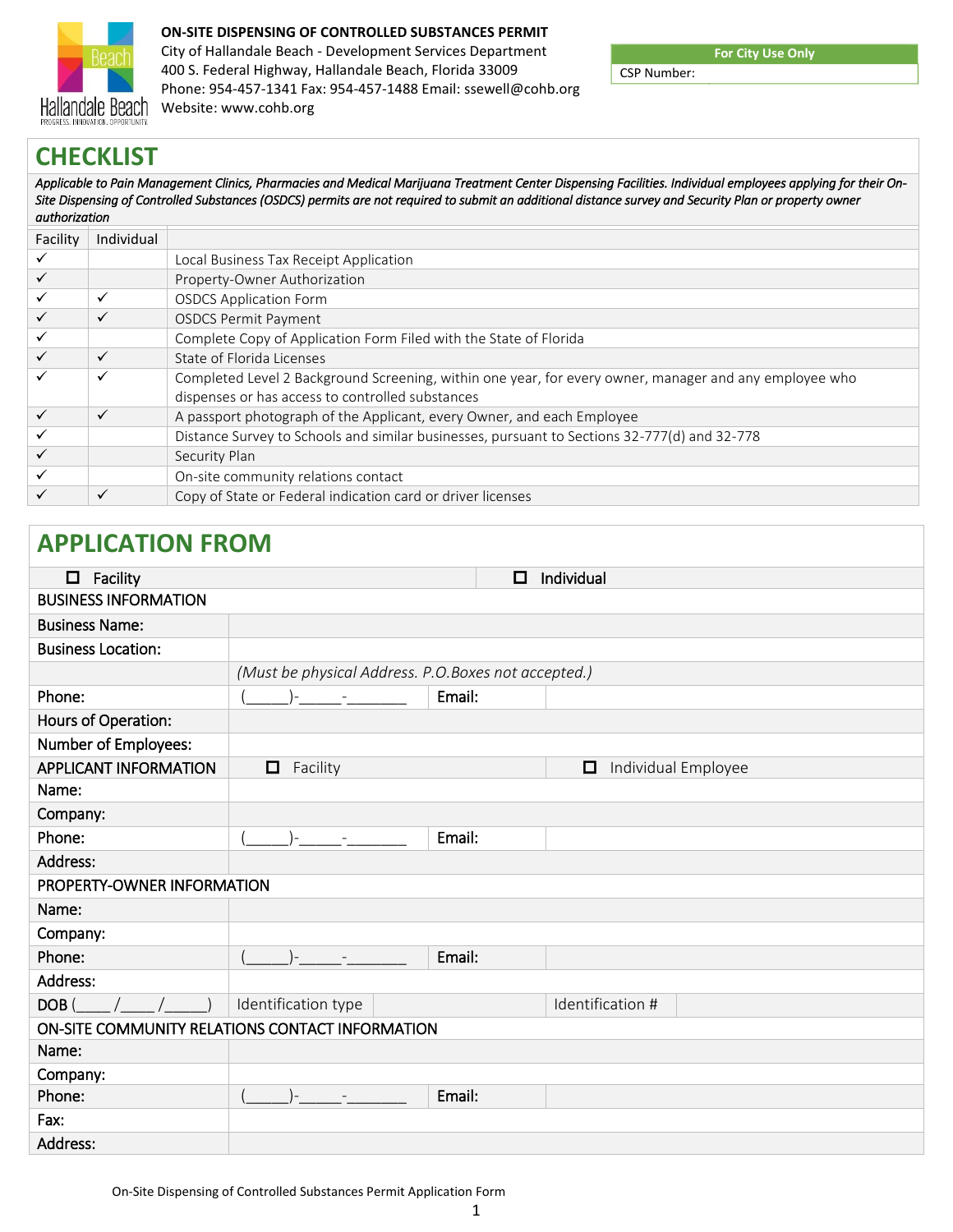

# **ON-SITE DISPENSING OF CONTROLLED SUBSTANCES PERMIT**

City of Hallandale Beach - Development Services Department 400 S. Federal Highway, Hallandale Beach, Florida 33009 Phone: 954-457-1341 Fax: 954-457-1488 Email: ssewell@cohb.org Website: www.cohb.org

| <b>QUESTIONNAIRE</b>                                                                                                                                                                                                                        |                                                                                                                                                                                                                                                                                                                                                                             |                                                 |           |                                                                                                                                                                                                                                                                          |                                                                                                                                                                                                                                                                                |                                                                                                                                                                                       | <b>SECURITY PLAN GUIDE</b>                                                          |  |  |
|---------------------------------------------------------------------------------------------------------------------------------------------------------------------------------------------------------------------------------------------|-----------------------------------------------------------------------------------------------------------------------------------------------------------------------------------------------------------------------------------------------------------------------------------------------------------------------------------------------------------------------------|-------------------------------------------------|-----------|--------------------------------------------------------------------------------------------------------------------------------------------------------------------------------------------------------------------------------------------------------------------------|--------------------------------------------------------------------------------------------------------------------------------------------------------------------------------------------------------------------------------------------------------------------------------|---------------------------------------------------------------------------------------------------------------------------------------------------------------------------------------|-------------------------------------------------------------------------------------|--|--|
| Has the applicant or any owner or employee previously received an<br>$\mathbf{1}$<br>on-site dispensing of controlled substances permit or Identification<br>Tag from the City?<br>If yes, state the name and address of previous business? |                                                                                                                                                                                                                                                                                                                                                                             |                                                 | <b>No</b> | The Applicant shall submit a security plan<br>demonstrating compliance with applicable statutes<br>and State administrative rules. In addition to<br>proving compliance with all State requirements, the<br>security plan shall, at a minimum, provide the<br>following: |                                                                                                                                                                                                                                                                                |                                                                                                                                                                                       |                                                                                     |  |  |
| $\overline{2}$                                                                                                                                                                                                                              | Has the applicant or any Owner held other permits or licenses                                                                                                                                                                                                                                                                                                               |                                                 |           |                                                                                                                                                                                                                                                                          |                                                                                                                                                                                                                                                                                | Fully operational lighting and alarms<br>$\circ$<br>reasonably designed to ensure the safety of<br>persons and to protect the Premises from<br>theft, both in the Premises and in the |                                                                                     |  |  |
|                                                                                                                                                                                                                                             | under this Code?<br>If yes, state the names and locations of such other permitted or licensed<br>establishments.                                                                                                                                                                                                                                                            |                                                 |           |                                                                                                                                                                                                                                                                          | $\circ$<br>$\circ$                                                                                                                                                                                                                                                             | surrounding rights-of-way, including:<br>A silent security alarm that notifies the<br>Police Department that a crime is<br>taking place;<br>A vault, drop safe or cash management     |                                                                                     |  |  |
|                                                                                                                                                                                                                                             |                                                                                                                                                                                                                                                                                                                                                                             |                                                 |           |                                                                                                                                                                                                                                                                          |                                                                                                                                                                                                                                                                                |                                                                                                                                                                                       | device that provides minimum access<br>to the cash receipts; and                    |  |  |
| 3                                                                                                                                                                                                                                           | Has the applicant or any owner been a partner in a partnership or<br>an officer or director of a corporation whose permit or license<br>issued under this Code has previously been suspended or revoked?                                                                                                                                                                    |                                                 |           |                                                                                                                                                                                                                                                                          | $\circ$                                                                                                                                                                                                                                                                        | A security camera system capable of<br>recording and retrieving, for at least<br>forty-five (45) days, an image which                                                                 |                                                                                     |  |  |
|                                                                                                                                                                                                                                             | If yes, list the name and location of the establishment for which the license was<br>suspended or revoked, as well as the date of the suspension or revocation. (Use<br>extra sheet if necessary.)                                                                                                                                                                          |                                                 |           |                                                                                                                                                                                                                                                                          | shall be operational at all times during<br>and after business hours. The security<br>cameras shall be located:                                                                                                                                                                |                                                                                                                                                                                       |                                                                                     |  |  |
|                                                                                                                                                                                                                                             |                                                                                                                                                                                                                                                                                                                                                                             |                                                 |           |                                                                                                                                                                                                                                                                          |                                                                                                                                                                                                                                                                                | $\circ$                                                                                                                                                                               | at every ingress and egress to the<br>dispensary, including doors and<br>windows;   |  |  |
| 4                                                                                                                                                                                                                                           | Has the applicant or any owner has lost any privilege or had any<br>permit or license to do business revoked by any local, state or<br>federal government?                                                                                                                                                                                                                  |                                                 |           |                                                                                                                                                                                                                                                                          |                                                                                                                                                                                                                                                                                | $\circ$                                                                                                                                                                               | on the interior where any<br>monetary transaction shall occur;<br>and               |  |  |
|                                                                                                                                                                                                                                             | If yes, what was the nature of such privilege, permit or license and the reason for<br>such revocation?                                                                                                                                                                                                                                                                     |                                                 |           |                                                                                                                                                                                                                                                                          |                                                                                                                                                                                                                                                                                | $\circ$                                                                                                                                                                               | at the ingress and egress to any<br>area where controlled substances<br>are stored. |  |  |
|                                                                                                                                                                                                                                             |                                                                                                                                                                                                                                                                                                                                                                             |                                                 |           | $\circ$                                                                                                                                                                                                                                                                  |                                                                                                                                                                                                                                                                                | Traffic management and loitering controls;                                                                                                                                            |                                                                                     |  |  |
| 5                                                                                                                                                                                                                                           | Has the applicant or any owner or employee has been found guilty<br>of or has pleaded guilty or nolo contendere to a felony relating to<br>any business in this State or in any other State or Federal court,<br>regardless of whether a judgment of conviction has been entered                                                                                            | by the court having jurisdiction of such cases? |           | $\circ$<br>$\circ$                                                                                                                                                                                                                                                       | Cash and inventory controls for all stages of<br>operation on the Premises, and during<br>transitions and delivery.<br>On-site armed security personnel from one<br>hour before the business opens to the public<br>until one hour after the business closes to the<br>public. |                                                                                                                                                                                       |                                                                                     |  |  |
| 6                                                                                                                                                                                                                                           | Has the applicant or any owner or employee has been found guilty<br>of, or have pleaded guilty or nolo contendere to, a felony relating to<br>a battery or a physical violence on any person in this State or in any<br>other State or Federal court, regardless of whether a judgment of<br>conviction has been entered by the court having jurisdiction of such<br>cases? |                                                 |           |                                                                                                                                                                                                                                                                          |                                                                                                                                                                                                                                                                                |                                                                                                                                                                                       |                                                                                     |  |  |
| 7                                                                                                                                                                                                                                           | Has the applicant or any owner has filed a petition to have their<br>respective debts discharged by a bankruptcy court having<br>jurisdiction of such cases?                                                                                                                                                                                                                |                                                 |           |                                                                                                                                                                                                                                                                          |                                                                                                                                                                                                                                                                                |                                                                                                                                                                                       |                                                                                     |  |  |